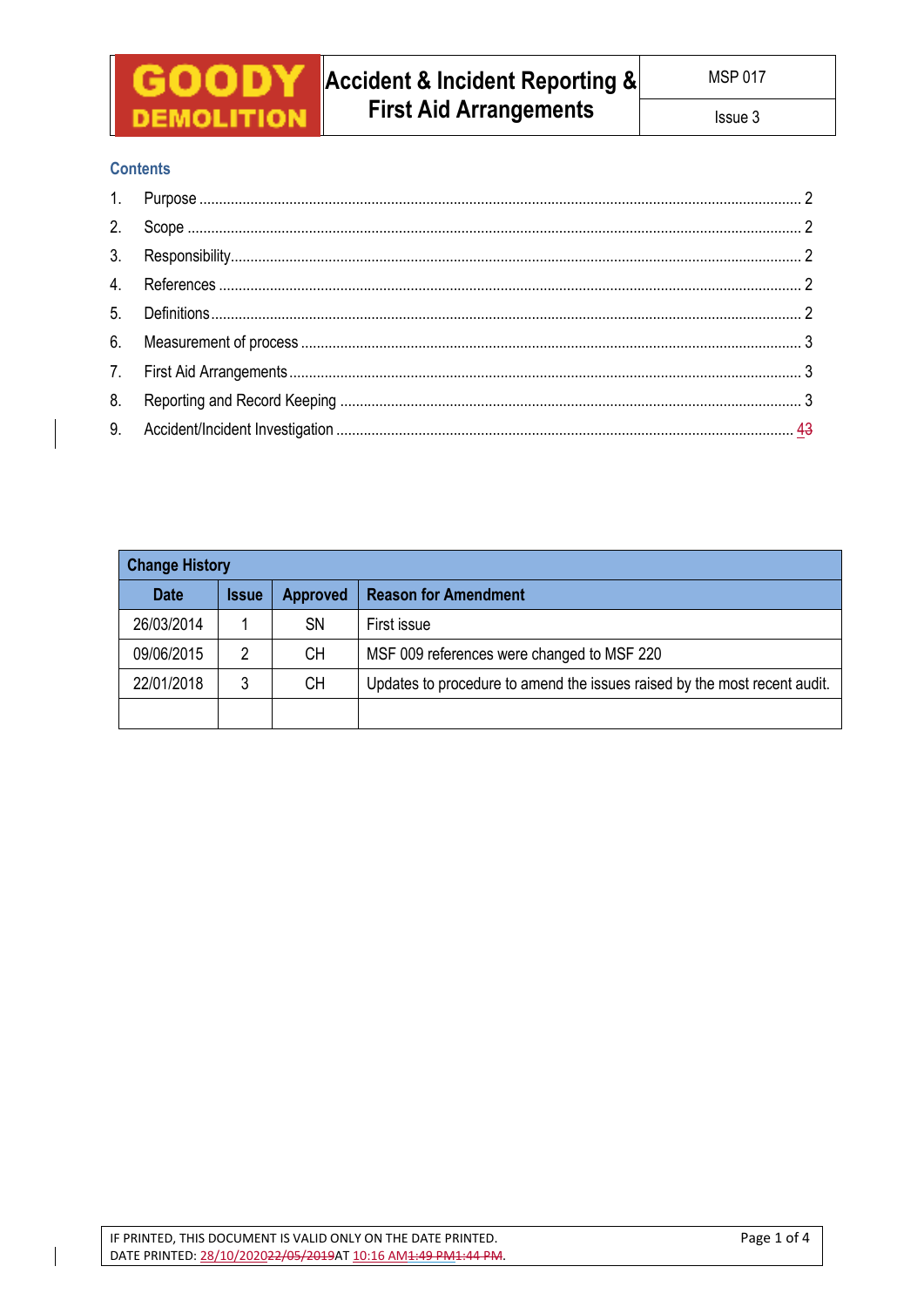## **1. Purpose**

This procedure defines the process Goody Demolition uses to conduct investigations following an accident or incident and to provide first aid.

 This procedure ensures that Goody Demolition follows a standard method of investigation and collation of information required to determine the root causes of accidents and incidents and to implement corrective and corrective actions to prevent reoccurrence.

# **2. Scope**

This procedure embraces all the activities involved in reporting and investigating accidents and incidents that have been, or could have been, detrimental to the health and safety of our employees

#### **3. Responsibility**

All Managers are responsible for the effective implementation of this procedure within the areas of their responsibility.

 The Managers are responsible for the day to day monitoring and reporting of accidents and incidents to the Operations Manager and to ensure the appropriate records are completed.

 The Operations Manager is responsible for the collation of information obtained from the Managers and recording their details on the appropriate logs.

 Health and Safety advice is provided by H & K Health and Safety Services Ltd. Contact Kevan Ford 07795 820364 or Hilary White 07776 237775.

### **4. References**

|    |                    | Accident/Injury Record Sheet                 | Accident/Injury Record Book                                                                                                                                                                                     |                                                    |  |  |  |  |
|----|--------------------|----------------------------------------------|-----------------------------------------------------------------------------------------------------------------------------------------------------------------------------------------------------------------|----------------------------------------------------|--|--|--|--|
|    | ٠                  |                                              | Company Accident Investigation and Near Miss Form                                                                                                                                                               | <b>MSF 220</b>                                     |  |  |  |  |
|    | $\bullet$          | Nonconformity Report Form                    | Nonconformities, Corrective and Preventive Action                                                                                                                                                               | <b>MSF 005</b><br><b>MSP 012</b><br><b>MSP 011</b> |  |  |  |  |
|    | ٠                  | <b>Staff Training &amp; Competence</b>       |                                                                                                                                                                                                                 |                                                    |  |  |  |  |
|    | ٠                  |                                              |                                                                                                                                                                                                                 |                                                    |  |  |  |  |
|    | $\bullet$          | NCR log                                      |                                                                                                                                                                                                                 | <b>MS Planning Workbook</b>                        |  |  |  |  |
|    | ٠                  |                                              | Management of Health and Safety at Work Regulations 1999                                                                                                                                                        |                                                    |  |  |  |  |
|    | ٠                  | Regulation 1995 (RIDDOR)                     | Reporting of Injuries, Diseases, Dangerous Occurrences                                                                                                                                                          |                                                    |  |  |  |  |
|    | ٠                  | <b>Investigating Accidents and Incidents</b> |                                                                                                                                                                                                                 | <b>HSG 245</b>                                     |  |  |  |  |
| 5. | <b>Definitions</b> |                                              |                                                                                                                                                                                                                 |                                                    |  |  |  |  |
|    | NCR:               |                                              | Nonconformity report used to document IMS system related deficiencies. In relation<br>to this procedure it is used to record damage to property, products or the environment<br>and record Dangerous Incidents. |                                                    |  |  |  |  |
|    | Accident:          |                                              | Any unplanned event that results in injury or ill health of people with the exception of<br>a Road Traffic Accident (RTC).                                                                                      |                                                    |  |  |  |  |
|    |                    | Dangerous Incident:                          | An unplanned event that has not resulted in injury or ill health to persons but had the<br>potential to do so.                                                                                                  |                                                    |  |  |  |  |

RIDDOR: The Reporting of Injuries, Diseases and Dangerous Occurrences Regulations 1995<br>(RIDDOR), place a legal duty on employers to report work-related deaths, on employers to report work-related deaths, major injuries or over-seven-day injuries, work related diseases, and dangerous occurrences (near miss accidents)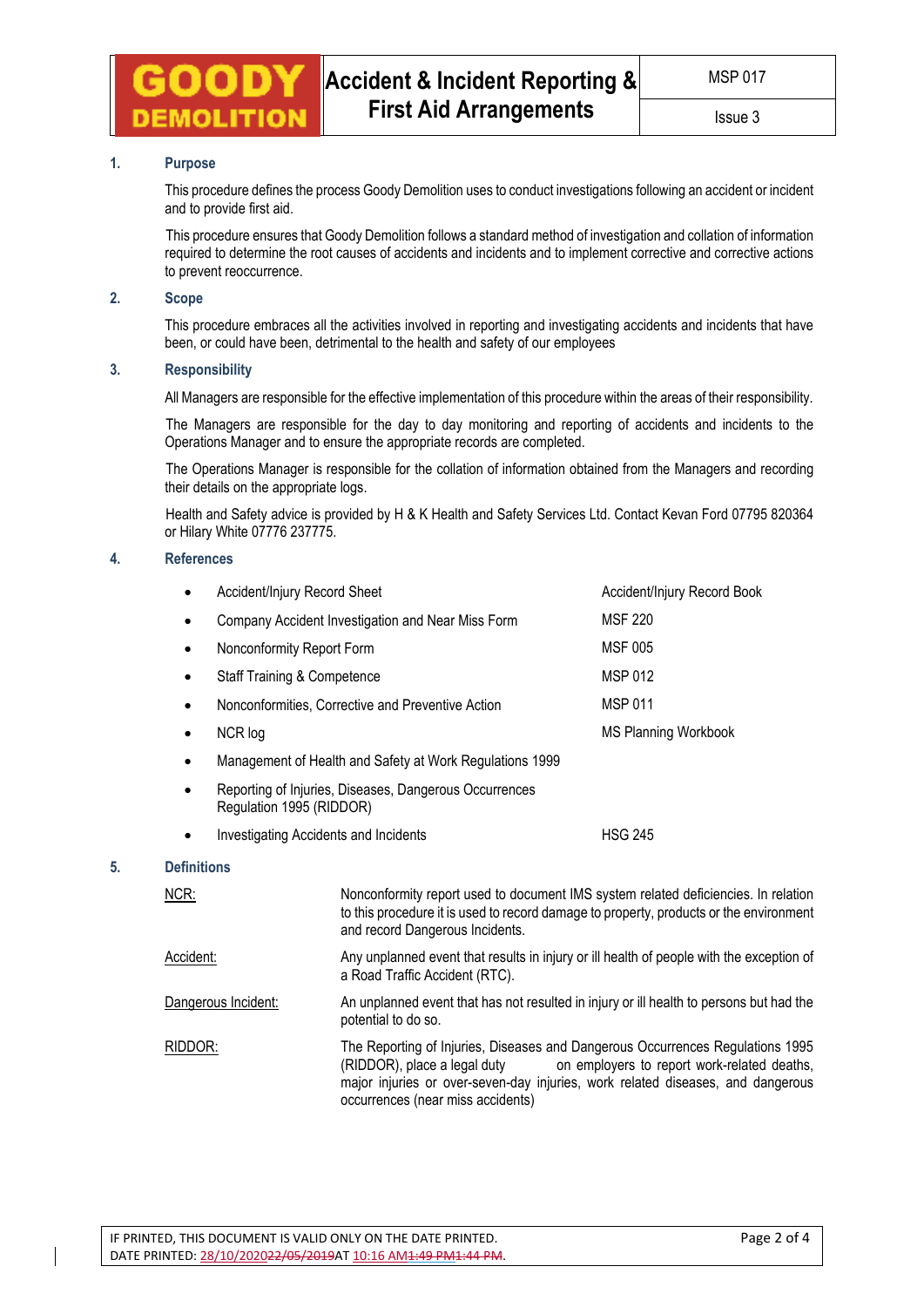### Issue 3

### **6. Measurement of process**

MOLITIOI

- 6.1. Number of Accidents and or Dangerous Incident types and any underlying trends.
- 6.2. Number of NCR's raised that can be attributed to accidents.

## **7. First Aid Arrangements**

- 7.1. First aid kits are provided within the Goody Demolition offices, site offices and in each company vehicle.
- 7.2. Goody Demolition Ltd's management will dedicate member(s) of staff to be trained in First Aid at Work and to be responsible for First Aid and the related procedures. The company will ensure that sites always have a member of staff with First Aid at Work training (minimum 1 per site). The office must also have dedicated First Aiders (minimum 1), however the company must also arrange for back-up First Aiders to be available and trained in case the designated First Aider(s) are ill / on holiday / on leave.
- 7.3. First aid kits are regularly checked by the Supervisors or their delegates to ensure they remain adequately stocked and that the contents remain in date.

#### **8. Reporting and Record Keeping**

- 8.1. If the incident only resulted in damage to property or product and was not considered to have caused potential harm to people an NCR should be completed in accordance with MSP 011. If the incident resulted in actual or potential injury or ill health to people, then the process below should be followed.
- 8.2. Following an accident or incident the Operations Manager must be informed as soon as practically possible. Where appropriate the Supervisor will ensure the area of the accident/Incident is isolated and remains in situ.
- 8.3. If an injury has been suffered the Supervisor should notify the Operations Manager and ensure a record is made in the accident book. If the injury requires investigation an NCR shall also be raised to record the root cause and subsequent corrective action taken.
- 8.4. The Operations Manager will determine if the incident is reportable to the Health and Safety Executive under the Reporting of Injuries Diseases and Dangerous Occurrence Regulations (RIDDOR).
- 8.5. The Operations Manager will be responsible for ensuring the accident or Dangerous Incident is reported in accordance with RIDDOR regulations.
- 8.6. The Operations Manager will inform our Notified Body of any reportable incidents/accidents.
- 8.7. Accident statistics shall be collated and reported at the quarterly Management Review Meeting.